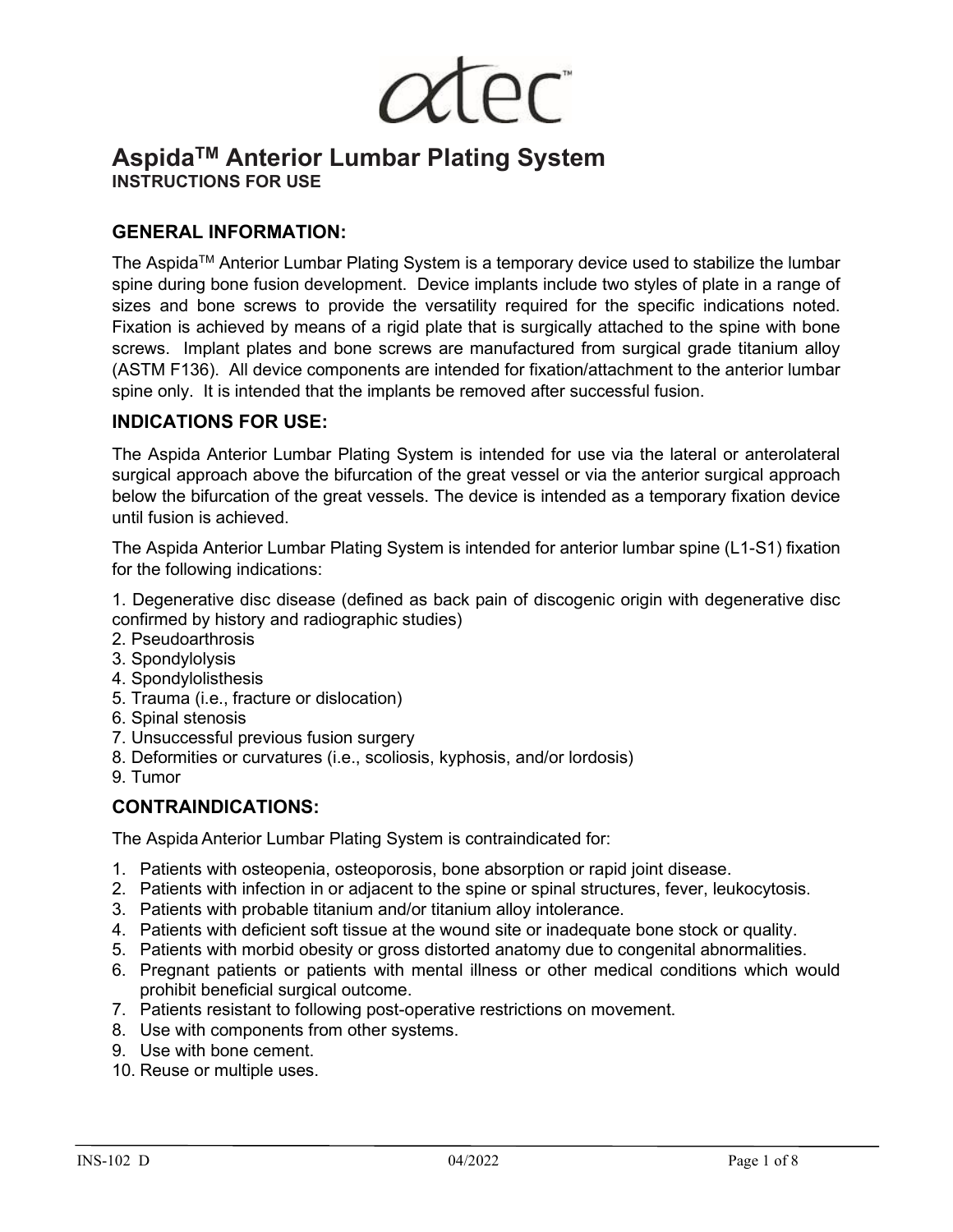**LEC** 

#### **WARNINGS/CAUTIONS:**

- 1. The Aspida Anterior Lumbar Plating System is an implant device used only to provide temporary internal fixation during the bone fusion process with the assistance of a bone graft. A successful result may not be achieved in every instance of use with this device.
- 2. Without solid bone fusion, this device cannot be expected to support the lumbar spine indefinitely and may fail due to bone-metal interface or bone failure.
- 3. Based on the fatigue testing results, the physician/surgeon should consider the levels of implantation, patient weight, patient activity level, compliance of the patient, and other patient conditions which may have an impact on the performance and results of this system.
- 4. *This product is a single use device. Under no circumstances should it be reused. While the device may appear to be undamaged, it may have small defects or internal stress patterns, as a result of the prior implantation or removal that could lead to fatigue failure. Additionally, please note that the removed implant has not been designed or validated so as to allow for decontamination of microorganisms. Reuse of this product could lead to cross-infection and/or material degradation as a result of the decontamination process. The company accepts no responsibility for products which have been reused.*
- 5. Potential risks identified with the use of this device, which may require additional surgery, include device component fracture, loss of fixation, non-union, fracture of the vertebrae, and necrosis of bone, neurological injury and vascular or visceral injury.
- 6. Patients who smoke should be advised of the consequences of the fact that an increased incidence of non-union has been reported with patients who smoke.
- 7. Spinal surgery is not recommended for patients with alcohol abuse, morbid obesity, poor bone and muscle quality and/or nerve paralysis.
- 8. The implants and instruments are provided non-sterile and must be cleaned and sterilized before use. Device components should be sterilized using one of the noted validated sterilization cycle parameters.
- 9. This device is not approved for screw attachment or fixation to the posterior elements (pedicles) of the cervical, thoracic or lumbar spine.

# **PRECAUTIONS:**

- 1. Implantation should be performed only by experienced spinal surgeons with specific training in the use of this device because this is a technically demanding procedure presenting a risk of serious injury to the patient.
- 2. Installation and positional adjustment of implants must only be done with special equipment and instruments specific to these devices. They must not be used with other instrumentation unless specifically recommended by Alphatec Spine Inc., because the combination with other instrumentation may be incompatible.
- 3. Based on dynamic testing results, the physician/surgeon should consider the levels of implantation, patient weight, patient activity level, other patient conditions, etc., which may impact the performance of this system
- 4. Patients with previous spinal surgery at the level(s) to be treated may have different clinical outcomes compared to those without previous surgery.
- 5. Take care to properly align both the Awl and Drill Guide relief notches to avoid damage to the screw retention mechanism.
- 6. Take great care to properly position bone screw holes when using the proper drill guide and the self-centering awl. Excessive over angulation may prohibit proper seating of the bone screws.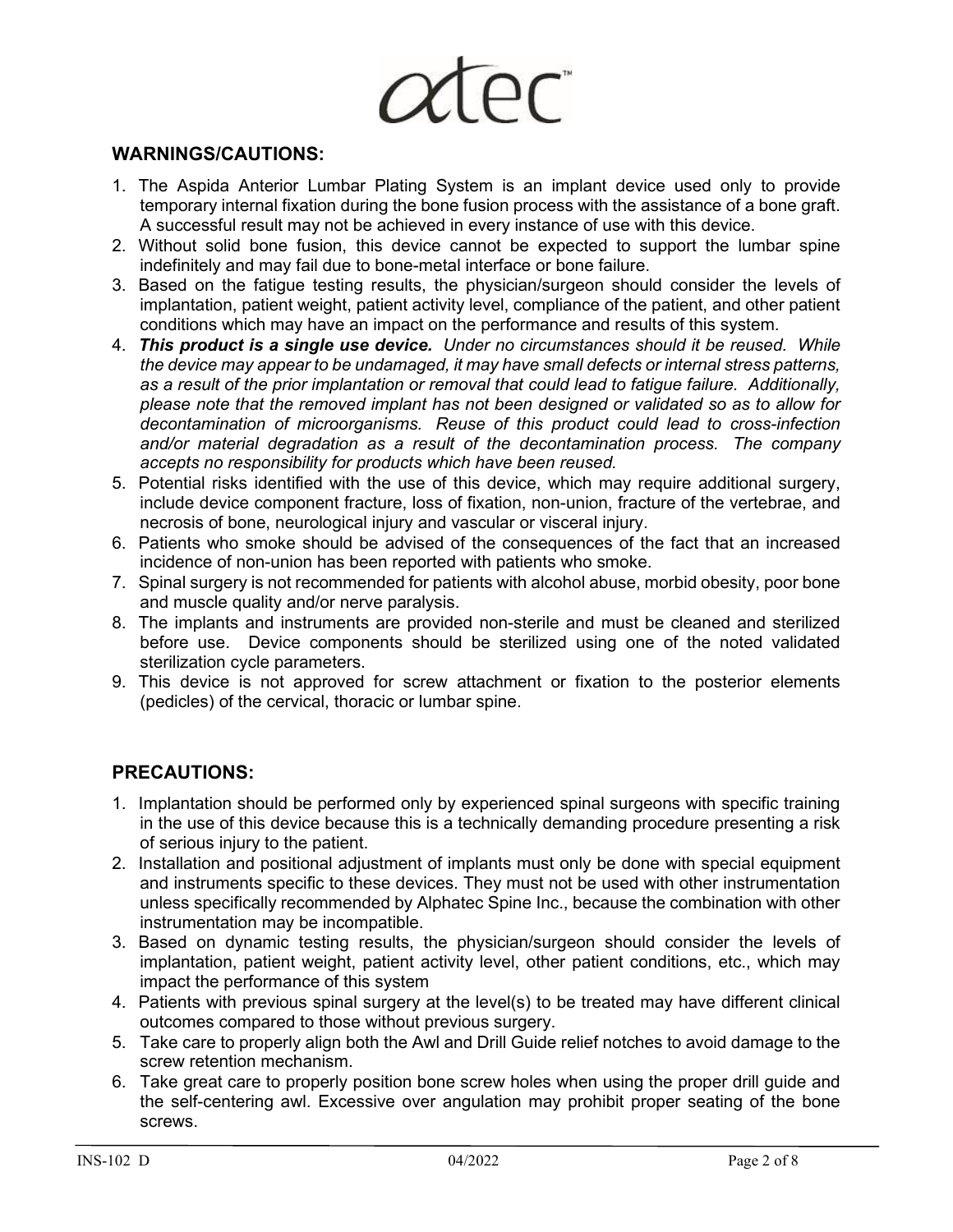

- 7. Make sure screw is fully seated below the screw retention mechanism prior to inserting an adjacent screw. If a screw is left partially inserted the screw retention mechanism could become damaged.
- 8. Bone screws should not be removed more than once to prevent damage to the screw retention mechanism. If necessary, screw removal should only be conducted with instrumentation provided.

#### **MRI SAFETY INFORMATION:**

The Aspida Anterior Lumbar Plating System has not been evaluated for safety and compatibility in the Magnetic Resonance (MR) environment. It has not been tested for heating, migration, or image artifact in the MR environment. The safety of the Aspida Anterior Lumbar Plating System in the MR environment is unknown. Scanning a patient who has this device may result in patient injury.

# **POSSIBLE ADVERSE EFFECTS:**

The following complications and adverse reactions have been shown to occur with the use of similar spinal instrumentation. These effects and any other known by the surgeon should be discussed with the patient preoperatively.

- 1. Loss of desired spinal curvature, spinal correction and/or a gain or loss in height.
- 2. Initial or delayed loosening, disassembly, bending, dislocation and/or breakage of device components.
- 3. Bone graft fracture, vertebral body fracture or discontinued growth of fused bone at, above and/or below the surgery level.
- 4. Non-union or pseudoarthrosis.
- 5. In the case of insufficient soft tissue at and around the wound site to cover devices, skin impingement and possible protrusion through the skin may occur.
- 6. Physiological reaction to implant devices due to foreign body intolerance including inflammation, local tissue reaction, and possible tumor formation.
- 7. Neurological disorder including paralysis, appearance of radiculopathy and/or abnormal pain development.
- 8. Displacement of a screw due to incorrect positioning or implant size.
- 9. Hemorrhaging.
- 10. Infection.
- 11. Revision surgery.
- 12. Death.

# **PREOPERATIVE MANAGEMENT:**

- 1. Only patients meeting the criteria listed in the indications for the use section should be selected.
- 2. Surgeons should have a complete understanding of the surgical technique, system indications, contraindications, warnings and precautions, safety information, as well as functions and limitations of the implants and instruments.
- 3. Careful preoperative planning should include implantation strategy and a verification of required inventory for the case.
- 4. Device components should be received and accepted only in packages that have not been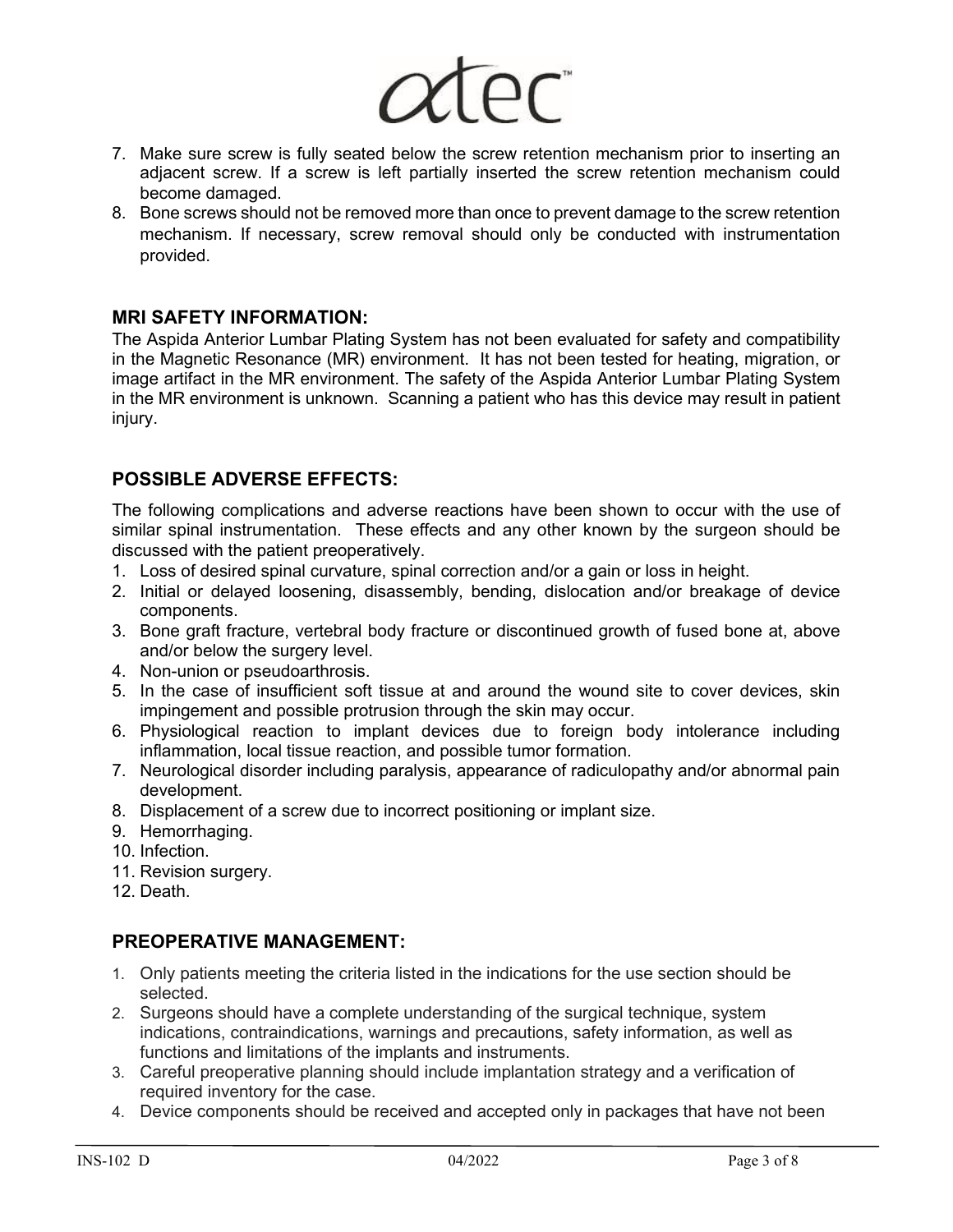

damaged. Damaged implants and damaged or worn instruments should not be used. Components must be carefully handled and stored in a manner that prevents scratches, damage, and corrosion.

5. **The implants and instruments are provided non-sterile and must be cleaned and sterilized before use.**

# **INTRAOPERATIVE MANAGEMENT:**

- 1. To prevent possible nerve damage and associated disorders, extreme caution should be taken to avoid the spinal cord and nerve roots at all times.
- 2. Proper sizing and positioning of bone graft is essential to obtain successful spinal fusion. The bone graft must extend from the upper to the lower vertebrae to be fused.

# **POSTOPERATIVE MANAGEMENT:**

Postoperative management by the surgeon, including instruction and warning and compliance by the patient, of the following is essential:

- 1. The patient should have a complete understanding of and compliance with the purpose and limitations of the implant devices. The surgeon should instruct the patient on how to compensate for any loss in range of spinal motion due to bone fusion.
- 2. Additional or revision surgery may be necessary to correct an adverse effect.
- 3. Instruct the patient regarding amount and time frame after surgery of any weight bearing activity. The increased risk of bending, dislocation, and /or breakage of the implant devices, as well as an undesired surgical result are consequences of any type of early or excessive weight bearing, vibration motion, fall, jolts or other movements preventing proper healing and/or fusion development.
- 4. In the case of delayed union or non-union of bone, the patient must continue to be immobilized in order to prevent bending, dislocation, or breakage of the implant devices. Immobilization should continue until a complete bone fusion mass has developed and been confirmed.
- 5. Postoperative patients should be instructed not to smoke, consume alcohol, or consume nonsteroidals and aspirin, as determined by surgeon.
- 6. Implant devices should be revised or removed immediately, if appropriate, upon a case of a non-union, pseudoarthrosis or if the devices have been bent, dislocated or broken.
- 7. The Aspida Anterior Lumbar Plating System implants are designed and intended as temporary fixation devices. The devices should be removed after complete healing has occurred. Devices which are not removed after serving their intended purpose may bend, dislocate, or break and/or cause corrosion, localized tissue reaction, pain, infection, and/or bone loss due to stress shielding. Complete postoperative management to maintain the desired result should also follow implant removal surgery.
- 8. Retrieved implants should be properly disposed of and are not to be reused under any circumstance.

# **REPROCESSING OF REUSABLE INSTRUMENTS:**

#### **General Information for all Instruments:**

**•** Point-of-Use Processing: To facilitate cleaning, instruments should be cleaned initially directly after use in order to facilitate more effective subsequent cleaning steps. Place instruments in a tray and cover with a wet towel to prevent drying.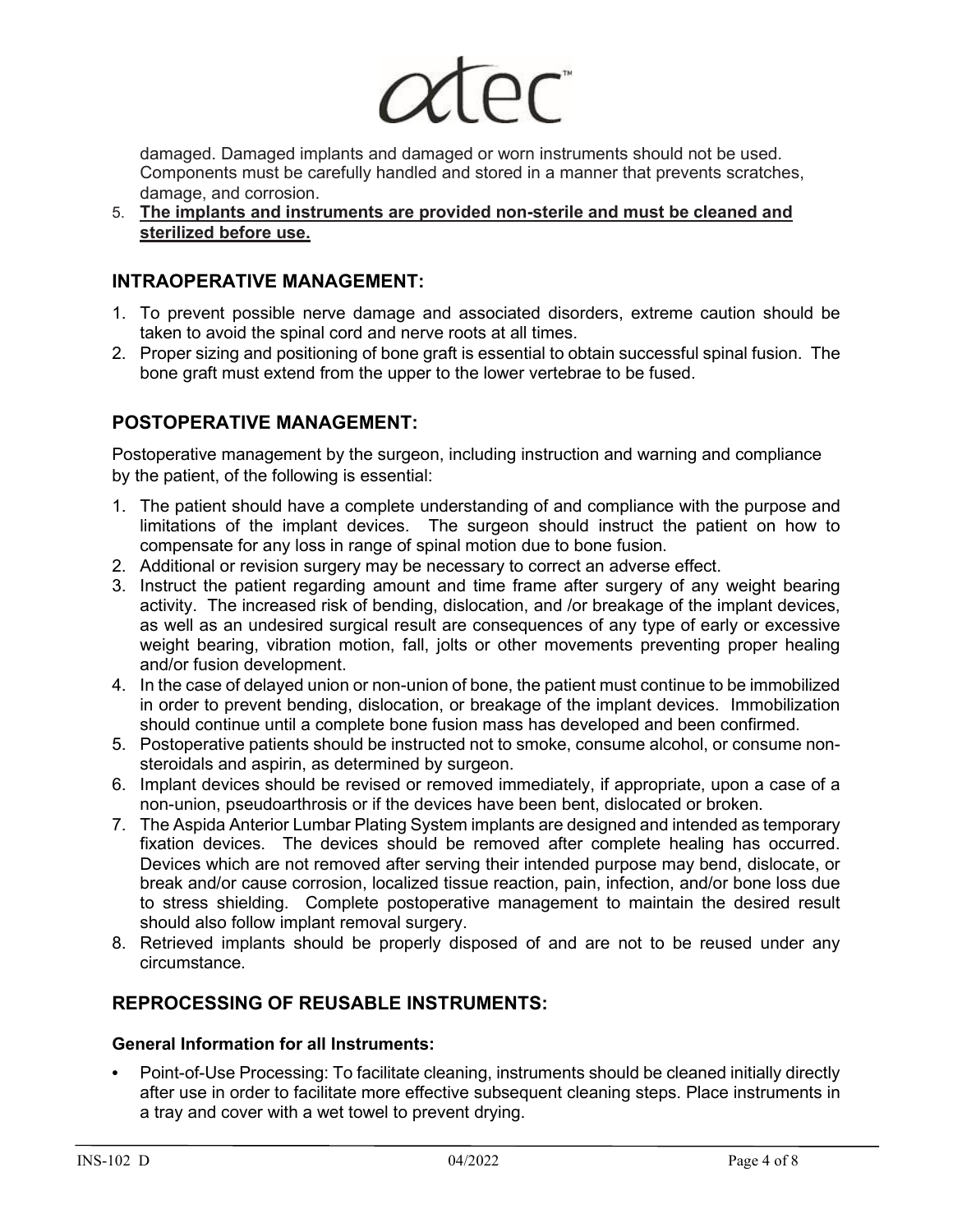

- The cleaning process is the first step in effectively reprocessing reusable instruments. Adequate sterilization depends on thoroughness of cleaning.
- The cleaning and sterilization processes in this IFU have been validated and demonstrate that soil and contaminants have been removed leaving the devices effectively free of viable microorganisms.
- **•** It is recommended that all new relevant clinical practice guidelines be followed as per the *CDC guidance, "Guideline for Disinfection and Sterilization in Healthcare Facilities."*
- **•** It is recommended to rinse the device components with water that meets specifications for *AAMI TIR34 "Water for the reprocessing of medical devices,"* for example, DI/RO water.

### **Instrument Preparation:**

- **•** Cleaning, inspection, lubrication, and sterilization must be performed by hospital personnel trained in the general procedures involving contaminant removal.
- **•** Instruments must be cleaned prior to lubrication and sterilization.
- **•** All instrument hinged, rotating, and articulating parts must be lubricated prior to sterilization with a water soluble and sterilizable lubricant intended for surgical instruments *(Hinge-Free® for example).*

### **Cleaning Instructions for all Instruments:**

- **•** Instruments must be cleaned prior to sterilization. Cleaning, maintenance, and mechanical inspection must be performed by hospital personnel trained in the general procedures involving contaminant removal.
- **•** Disconnect all removable handles/knobs prior to cleaning.
- **•** Complex instruments, such as those with, cannulas, hinges, retractable features, mated surfaces, and textured surface finishes require special attention during cleaning. Brush tight tolerance areas with an appropriately sized brush and flush using a water jet or syringe where debris could become trapped.
- **•** Ensure all moving parts of instruments are cleaned at both extents of travel.
- **•** Handle all products with care. Mishandling may lead to damage and possible improper functioning.
- **•** Clean the instruments, trays, and inserts using only recommended cleaning solutions. Use of caustic solutions (caustic soda) will damage the instruments.
- **•** Visually inspect each instrument for deterioration such as corrosion and worn components; ensure that the laser markings are legible and verify that all actuating parts move freely. Visual inspection must be performed at each cleaning to determine if an instrument is acceptable for use. If an instrument is not acceptable for use, return to the manufacturer.
- **• Visually inspect the instrument after each cleaning step to ensure the instrument is clean. If not clean, repeat the step until clean.**

# **Cleaning of Instruments, Container, and Trays:**

- **•** All solutions for cleaning must be prepared per the manufacturer's instructions.
- **•** Instruments provided in a set must be removed from the set for cleaning. Instrument trays, containers, and lids must be thoroughly cleaned separately until visually clean.
- **•** Ensure instruments are in the fully extended, open position throughout cleaning. Disconnect Quick Connect handles from the shafted instruments prior to cleaning.
- **•** Pay special attention during cleaning to complex instruments, such as those with, cannulas, hinges, retractable features, mated surfaces, and textured surface finishes.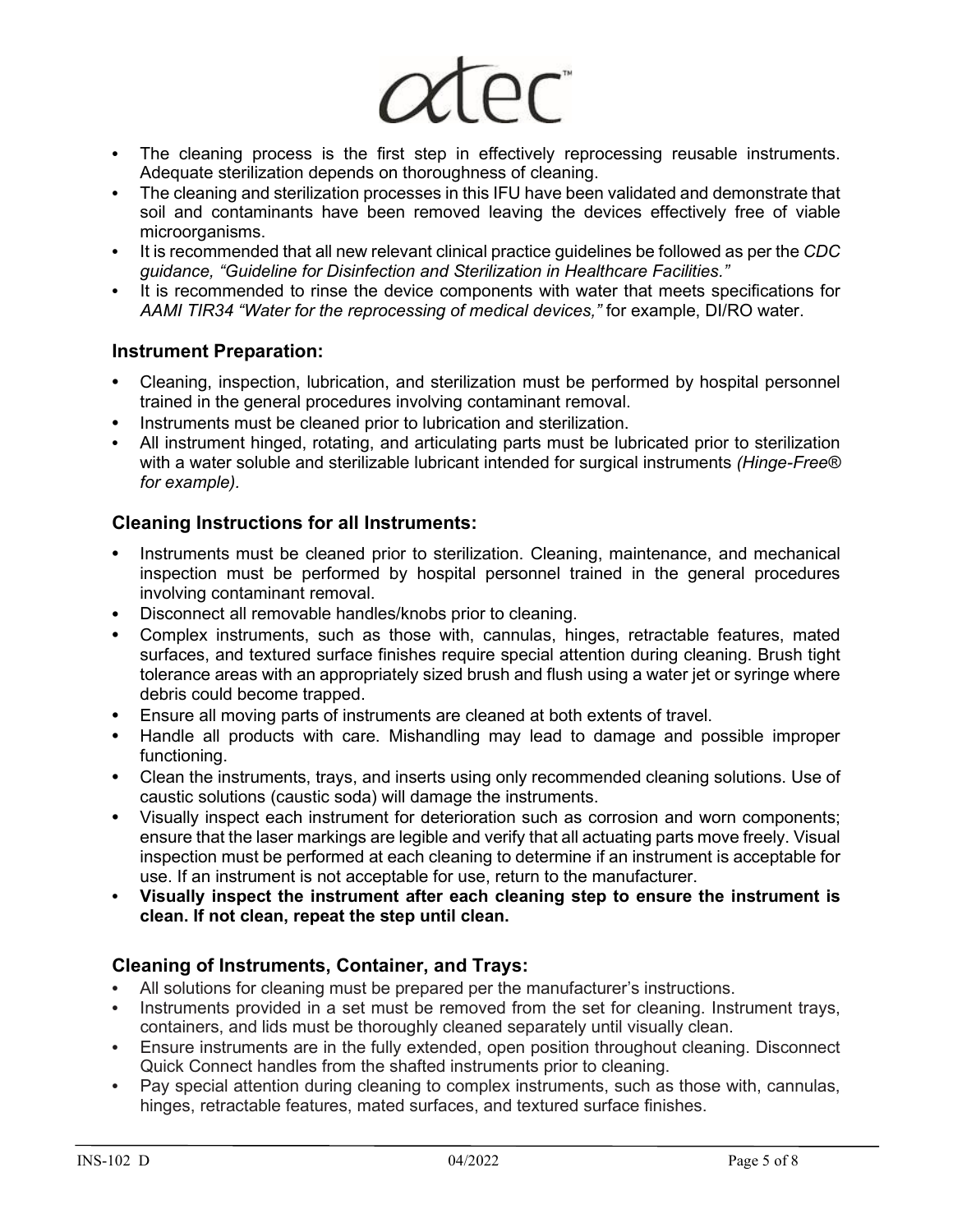

**•** Use of water with high mineral content should be avoided.

# **Manual Cleaning Steps for Instruments (Required)**

| Step 1 | Rinse devices in ambient temperature tap water to remove visible soil.                                                                                                                                                                                                                                             |  |  |  |  |
|--------|--------------------------------------------------------------------------------------------------------------------------------------------------------------------------------------------------------------------------------------------------------------------------------------------------------------------|--|--|--|--|
| Step 2 | Prepare enzymatic solution, such as Polystica® 2X Concentrate Enzymatic Presoak &<br>Cleaner or equivalent, per manufacturer's recommendations and submerge device in<br>enzyme solution. Actuate the device while it is submerged and soak for a minimum of<br>10 minutes.                                        |  |  |  |  |
| Step 3 | Actuate and scrub the device using an appropriately sized soft bristled brush to brush<br>any lumens for a minimum of 2 minutes. If needed, actuate at several locations to<br>access all surfaces. Use of a syringe (minimum of 50 ml) or water jet is<br>recommended for hard to reach areas and repeat 3 times. |  |  |  |  |
| Step 4 | Rinse devices in Deionized / Reverse Osmosis (DI/RO) water for a minimum of 1<br>minute.                                                                                                                                                                                                                           |  |  |  |  |
| Step 5 | Prepare cleaning solution, such as Prolystica® 2X Concentrate Alkaline Detergent,<br>per manufacturer's recommendations and submerge and actuate devices in cleaning<br>solution and sonicate for a minimum of 10 minutes.                                                                                         |  |  |  |  |
| Step 6 | Thoroughly rinse instruments with Deionized / Reverse Osmosis (DI/RO) water to<br>remove all detergent residues.                                                                                                                                                                                                   |  |  |  |  |
| Step 7 | Dry devices with a clean, lint free cloth or filtered compressed air.                                                                                                                                                                                                                                              |  |  |  |  |

# **Automatic Washer Cleaning Steps for Instruments**

| Step 1 | Complex instruments, such as those with cannulations, lumens, hinges, retractable<br>features, mated surfaces, and textured surface finishes require special attention<br>during cleaning. Brush tight tolerance areas with an appropriately sized brush and<br>flush using a water jet or syringe with ambient temperature tap water where debris<br>could become trapped. Place them into the Washer/Disinfector and process through<br>a standard surgical instrument cycle. |  |  |  |  |
|--------|---------------------------------------------------------------------------------------------------------------------------------------------------------------------------------------------------------------------------------------------------------------------------------------------------------------------------------------------------------------------------------------------------------------------------------------------------------------------------------|--|--|--|--|
| Step 2 | Prewash with cold tap water for 2 minutes.                                                                                                                                                                                                                                                                                                                                                                                                                                      |  |  |  |  |
| Step 3 | Enzyme wash using cleaner such as Prolystica <sup>®</sup> 2X Concentrate Enzymatic Presoak<br>& Cleaner or equivalent per manufacturer's recommendations, hot tap water<br>$(66^{\circ}$ C/150 $^{\circ}$ F minimum), for a minimum of 1 minute.                                                                                                                                                                                                                                |  |  |  |  |
| Step 4 | Detergent wash using detergent such as Prolystica <sup>®</sup> 2X Concentrate Alkaline<br>Detergent or equivalent, per manufacturer's recommendations, hot tap water<br>(66°C/150°F minimum), for a minimum of 2 minutes.                                                                                                                                                                                                                                                       |  |  |  |  |
| Step 5 | Rinse 2 times, hot tap water (66 $\degree$ C/150 $\degree$ F minimum), for a minimum of 15 seconds.                                                                                                                                                                                                                                                                                                                                                                             |  |  |  |  |
| Step 6 | Purified water rinse, hot (66°C/150°F minimum), for a minimum of 10 seconds.                                                                                                                                                                                                                                                                                                                                                                                                    |  |  |  |  |
| Step 7 | Hot air dry, (115°C/239°F minimum), for a minimum of 10 minutes.                                                                                                                                                                                                                                                                                                                                                                                                                |  |  |  |  |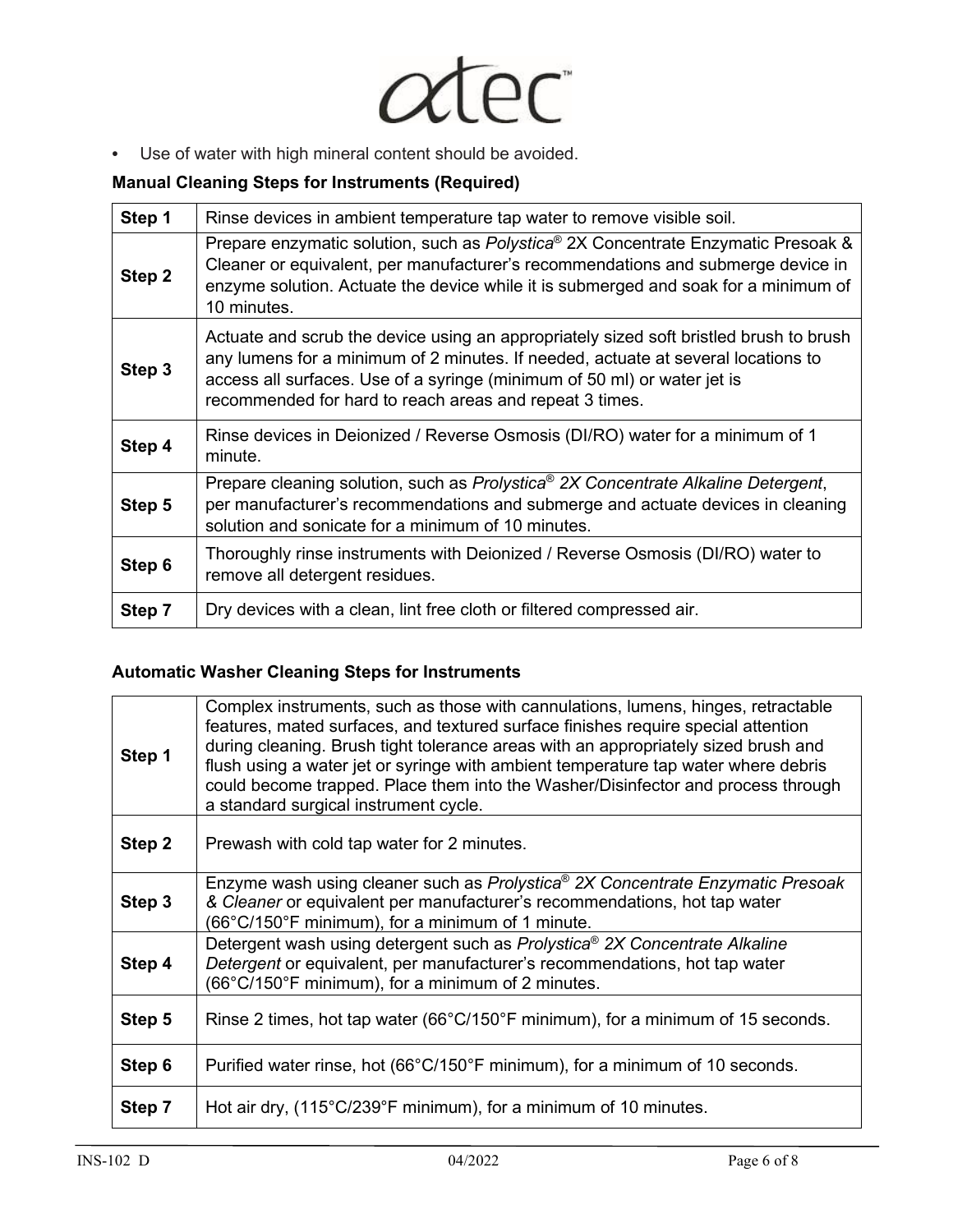# **INSPECTION:**

- **•** Inspect each instrument, container, and tray to ensure that all visible contamination has been removed. If contamination is noted, repeat the cleaning/disinfection process.
- **•** Check the action of moving parts (e.g., hinges, box-locks, connectors, sliding parts, etc.) to ensure smooth operation throughout the intended range of motion.
- **•** Check instruments with long slender features (particularly rotating instruments) for distortion.
- **•** Drill bits, reamers, rasps, and other cutting instruments should be inspected after processing with alkaline detergents.
- **•** Inspect instruments for any other damage, wear, and/or corrosion.

# **STERILIZATION / RESTERILIZATION OF INSTRUMENTS:**

- **•** All Aspida implants and instruments are provided non-sterile and must be sterilized before use. Instruments must be sterilized using the appropriate cycle parameters in the table below.
- **•** Alphatec perforated trays have been validated to achieve a sterility assurance level (SAL) of  $10<sup>-6</sup>$  using FDA cleared sterilization accessories (containers and filters). FDA cleared reusable or paper filters should be used to achieve and maintain sterility after processing.
- **•** Alphatec perforated container/tray configurations have also been validated to a sterility assurance level (SAL) of 10<sup>-6</sup> using FDA cleared sterilization wrap. Perforated container/tray configurations must be double wrapped to allow steam to penetrate and make direct contract with all surfaces.
- **•** Do not stack trays during sterilization.
- **•** Instrument sets have been validated in standard configurations. **No additional items should be added to the set for sterilization.**

| <b>Method</b> | <b>Cycle</b><br><b>Type</b> | <b>Minimum</b><br><b>Temperature</b> | <b>Exposure</b><br>Time | <b>Minimum</b><br><b>Drying Time</b> | <b>Minimum</b><br><b>Cool Down</b><br><b>Time</b> |
|---------------|-----------------------------|--------------------------------------|-------------------------|--------------------------------------|---------------------------------------------------|
| Steam         | Pre-<br>vacuum              | 270°F (132°C)                        | 4 minutes               | 30 minutes                           | 15 minutes                                        |

#### **Sterilization Parameters**

#### **Sterilization Notes:**

• These parameters are consistent with the appropriate version of ANSI/AAMI ST79 "Comprehensive guide to steam sterilization and sterility assurance in health care facilities."

# **RETURNING INSTRUMENTS TO ALPHATEC SPINE:**

All used products returning to Alphatec Spine must undergo all steps of cleaning, inspection, and terminal sterilization before being returned to Alphatec Spine. Documentation of decontamination should be included.

#### **UDI Construction**

To compile a unique device identifier (UDI) for reusable, reprocessed devices, the device identifier